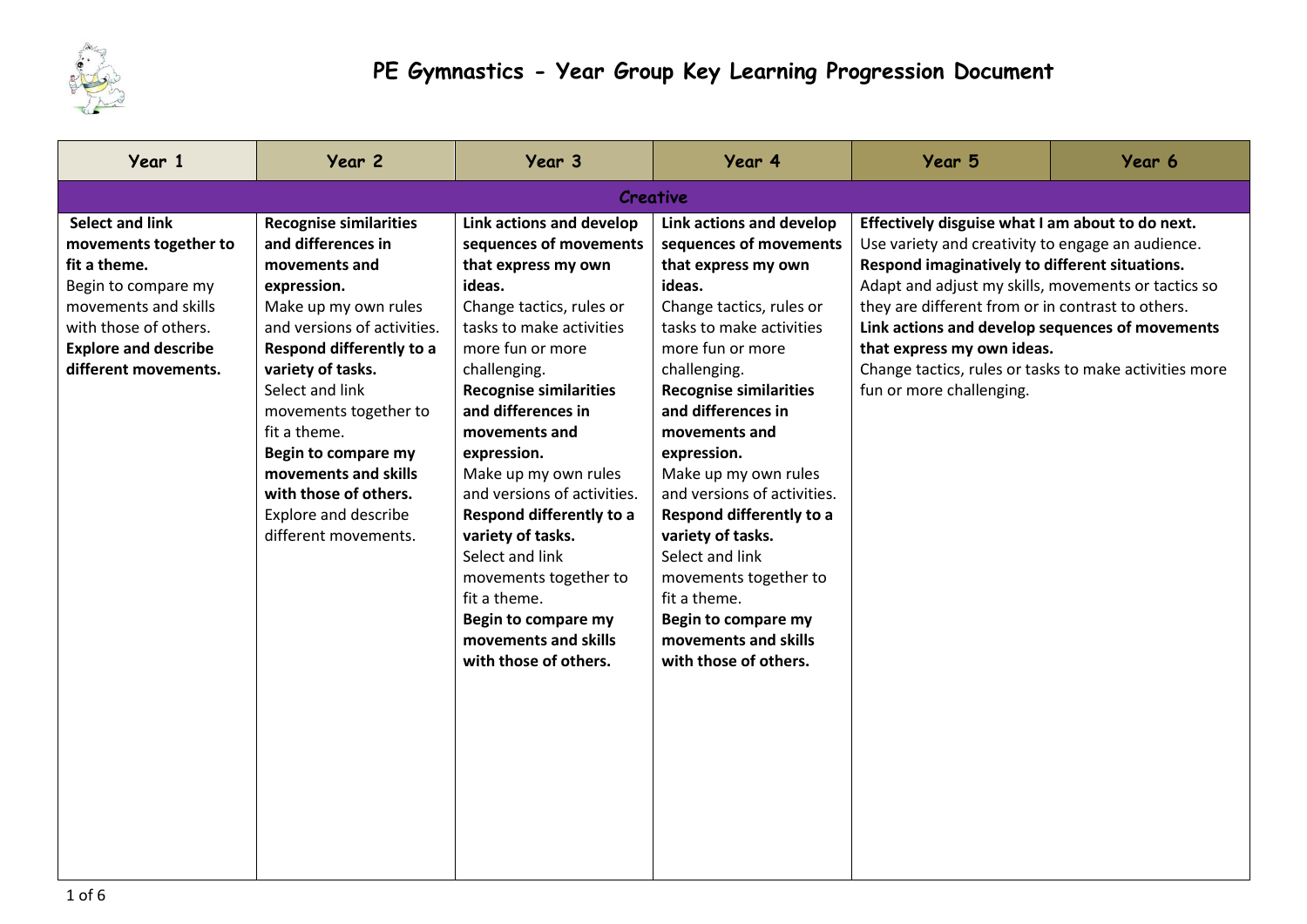| Year 1                                                                                                                                                                                                                                                                                          | Year 2                                                                                                                                                                                                                                                                                                                                                                                       | Year 3                                                                                                                                                                                                                                                                                                                                                                                                                                                                                         | Year 4                                                                                                                                                                                                                                                                                                                                                                                                                                                                                   | Year 5                                                                                                                                                                                                                                                                                                                                                                                                                                                    | Year 6                                                  |  |
|-------------------------------------------------------------------------------------------------------------------------------------------------------------------------------------------------------------------------------------------------------------------------------------------------|----------------------------------------------------------------------------------------------------------------------------------------------------------------------------------------------------------------------------------------------------------------------------------------------------------------------------------------------------------------------------------------------|------------------------------------------------------------------------------------------------------------------------------------------------------------------------------------------------------------------------------------------------------------------------------------------------------------------------------------------------------------------------------------------------------------------------------------------------------------------------------------------------|------------------------------------------------------------------------------------------------------------------------------------------------------------------------------------------------------------------------------------------------------------------------------------------------------------------------------------------------------------------------------------------------------------------------------------------------------------------------------------------|-----------------------------------------------------------------------------------------------------------------------------------------------------------------------------------------------------------------------------------------------------------------------------------------------------------------------------------------------------------------------------------------------------------------------------------------------------------|---------------------------------------------------------|--|
| <b>Cognitive</b>                                                                                                                                                                                                                                                                                |                                                                                                                                                                                                                                                                                                                                                                                              |                                                                                                                                                                                                                                                                                                                                                                                                                                                                                                |                                                                                                                                                                                                                                                                                                                                                                                                                                                                                          |                                                                                                                                                                                                                                                                                                                                                                                                                                                           |                                                         |  |
| <b>Begin to order</b><br>instructions, movements<br>and skills.<br>Explain why someone is<br>working or performing<br>well.<br>With help, recognise<br>similarities and<br>differences in<br>performance.<br>Name some things I am<br>good at.<br><b>Understand and follow</b><br>simple rules. | <b>Explain what I am doing</b><br>well and I have begun to<br>identify areas for<br>improvement.<br>Begin to order<br>instructions, movements<br>and skills.<br><b>Explain why someone is</b><br>working or performing<br>well.<br>With help, recognise<br>similarities and<br>differences in<br>performance.<br>Name some things I am<br>good at.<br>Understand and follow<br>simple rules. | Identify specific parts of<br>performance to work on.<br>Understand ways<br>(criteria) to judge<br>performance.<br>Use my awareness of<br>space and others to<br>make good decisions.<br>Explain what I am doing<br>well and I have begun to<br>identify areas for<br>improvement<br><b>Begin to order</b><br>instructions, movements<br>and skills.<br>Explain why someone is<br>working or performing<br>well.<br>With help, recognise<br>similarities and<br>differences in<br>performance. | Identify specific parts of<br>performance to work on.<br>Understand ways<br>(criteria) to judge<br>performance.<br>Use my awareness of<br>space and others to<br>make good decisions.<br>Explain what I am doing<br>well and I have begun to<br>identify areas for<br>improvement.<br>Begin to order<br>instructions, movements<br>and skills.<br>Explain why someone is<br>working or performing<br>well.<br>With help, recognise<br>similarities and<br>differences in<br>performance. | Review, analyse and evaluate my own and others'<br>strengths and weaknesses.<br>Develop methods to outwit opponents.<br>Recognise and suggest patterns of play which will<br>increase chances of success.<br>Have a clear idea of how to develop my own and<br>others' work.<br>Identify specific parts of performance to work on.<br>Understand ways (criteria) to judge performance.<br>Use my awareness of space and others to make good<br>decisions. | Read and react to different situations as they develop. |  |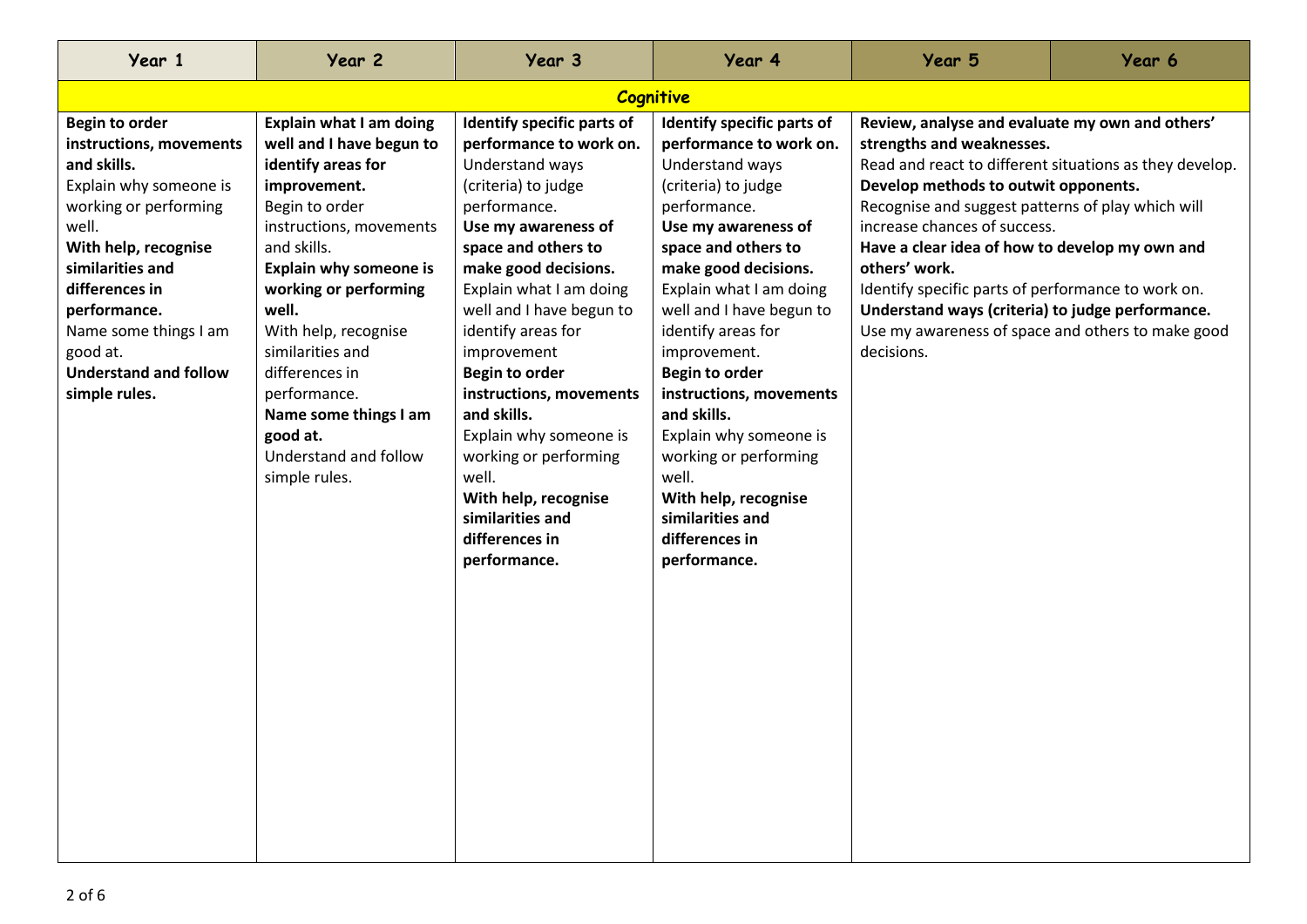| Year 1                                                                                                                                                                                                                                                                                                  | Year 2                                                                                                                                                                                                                                                                                                                                                                                                                                                                            | Year 3                                                                                                                                                                                                                                                                                                                                                                                                                                                                    | Year 4                                                                                                                                                                                                                                                                                                                                                                                                                                                             | Year 5                                                                                                                                                                                                                                                                                                                                                                                                               | Year 6                                              |  |
|---------------------------------------------------------------------------------------------------------------------------------------------------------------------------------------------------------------------------------------------------------------------------------------------------------|-----------------------------------------------------------------------------------------------------------------------------------------------------------------------------------------------------------------------------------------------------------------------------------------------------------------------------------------------------------------------------------------------------------------------------------------------------------------------------------|---------------------------------------------------------------------------------------------------------------------------------------------------------------------------------------------------------------------------------------------------------------------------------------------------------------------------------------------------------------------------------------------------------------------------------------------------------------------------|--------------------------------------------------------------------------------------------------------------------------------------------------------------------------------------------------------------------------------------------------------------------------------------------------------------------------------------------------------------------------------------------------------------------------------------------------------------------|----------------------------------------------------------------------------------------------------------------------------------------------------------------------------------------------------------------------------------------------------------------------------------------------------------------------------------------------------------------------------------------------------------------------|-----------------------------------------------------|--|
| Physical                                                                                                                                                                                                                                                                                                |                                                                                                                                                                                                                                                                                                                                                                                                                                                                                   |                                                                                                                                                                                                                                                                                                                                                                                                                                                                           |                                                                                                                                                                                                                                                                                                                                                                                                                                                                    |                                                                                                                                                                                                                                                                                                                                                                                                                      |                                                     |  |
| Perform a sequence of<br>movements with some<br>changes in level,<br>direction or speed.<br>Perform a range of skills<br>with some control and<br>consistency.<br>Perform a small range of<br>skills and link two<br>movements together.<br>Perform a single skill or<br>movement with some<br>control. | Perform and repeat<br>longer sequences with<br>clear shapes and<br>controlled movement.<br>Select and apply a range<br>of skills with good control<br>and consistency.<br>Perform a sequence of<br>movements with some<br>changes in level,<br>direction or speed.<br>Perform a range of skills<br>with some control and<br>consistency.<br>Perform a small range of<br>skills and link two<br>movements together.<br>Perform a single skill or<br>movement with some<br>control. | Perform a variety of<br>movements and skills<br>with good body tension.<br>Link actions together so<br>that they flow.<br><b>Perform and repeat</b><br>longer sequences with<br>clear shapes and<br>controlled movement.<br>Select and apply a range<br>of skills with good control<br>and consistency.<br>Perform a sequence of<br>movements with some<br>changes in level,<br>direction or speed.<br>Perform a range of skills<br>with some control and<br>consistency. | Perform a variety of<br>movements and skills<br>with good body tension.<br>Link actions together so<br>that they flow.<br>Perform and repeat<br>longer sequences with<br>clear shapes and<br>controlled movement.<br>Select and apply a range<br>of skills with good control<br>and consistency.<br>Perform a sequence of<br>movements with some<br>changes in level,<br>direction or speed.<br>Perform a range of skills<br>with some control and<br>consistency. | Effectively transfer skills and movements across a<br>range of activities and sports.<br>Perform a variety of skills consistently and effectively<br>in challenging or competitive situations.<br>Use combinations of skills confidently in sport<br>specific contexts.<br>Perform a range of skills fluently and accurately in<br>practice situations.<br>body tension.<br>Link actions together so that they flow. | Perform a variety of movements and skills with good |  |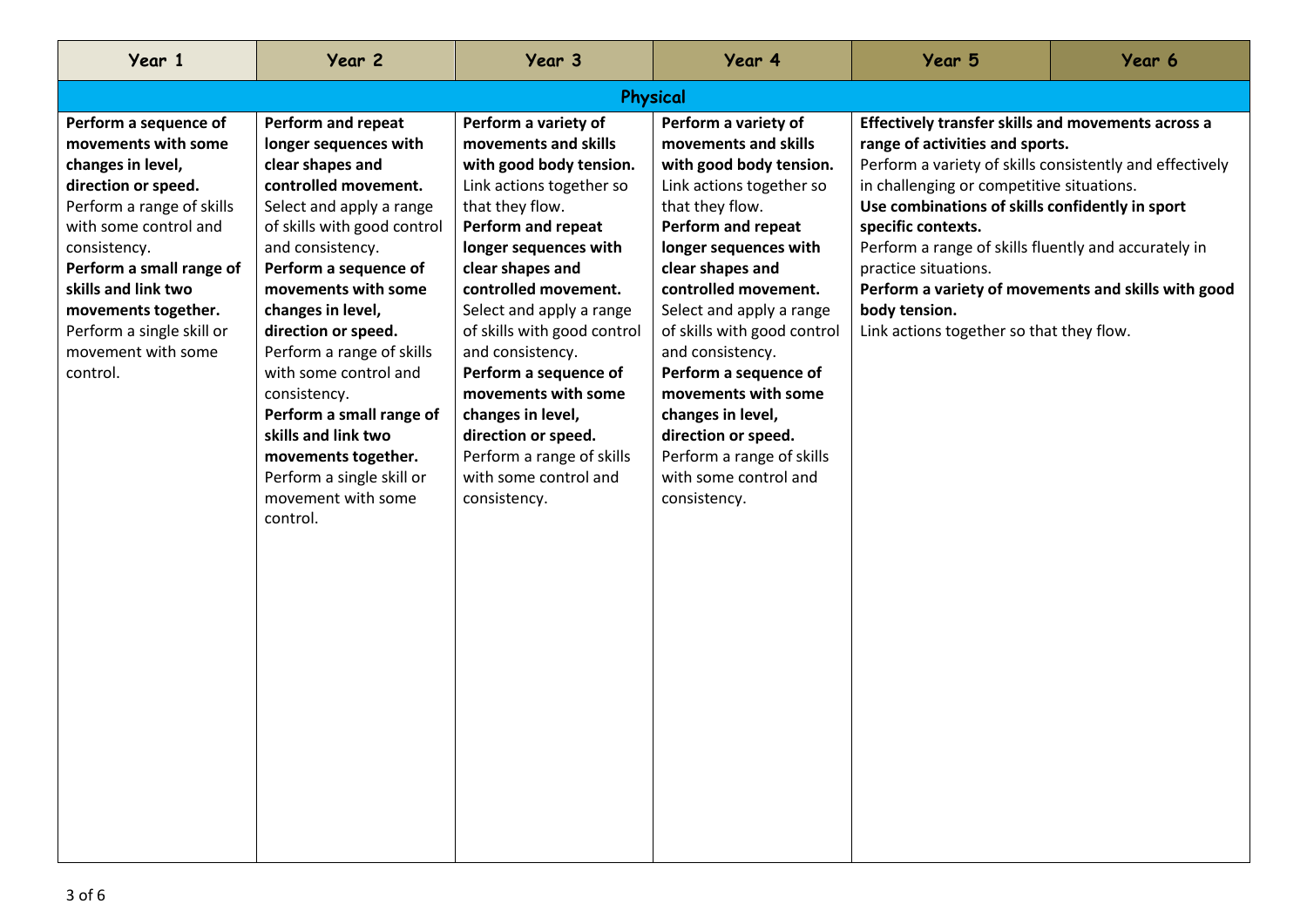| Year 1                                                                                                                                                                                                                                                                 | Year 2                                                                                                                                                                                                                                                               | Year 3                                                                                                                                                                                                                                                                                                                                                                    | Year 4                                                                                                                                                                                                                                                                                                                                                                           | Year 5                                                                                                                                                                                                                                                                                                                                      | Year 6 |
|------------------------------------------------------------------------------------------------------------------------------------------------------------------------------------------------------------------------------------------------------------------------|----------------------------------------------------------------------------------------------------------------------------------------------------------------------------------------------------------------------------------------------------------------------|---------------------------------------------------------------------------------------------------------------------------------------------------------------------------------------------------------------------------------------------------------------------------------------------------------------------------------------------------------------------------|----------------------------------------------------------------------------------------------------------------------------------------------------------------------------------------------------------------------------------------------------------------------------------------------------------------------------------------------------------------------------------|---------------------------------------------------------------------------------------------------------------------------------------------------------------------------------------------------------------------------------------------------------------------------------------------------------------------------------------------|--------|
|                                                                                                                                                                                                                                                                        |                                                                                                                                                                                                                                                                      |                                                                                                                                                                                                                                                                                                                                                                           | <b>Social</b>                                                                                                                                                                                                                                                                                                                                                                    |                                                                                                                                                                                                                                                                                                                                             |        |
| <b>Begin to order</b><br>instructions, movements<br>and skills.<br>Explain why someone is<br>working or performing<br>well.<br>With help, recognise<br>similarities and<br>differences in<br>performance.<br>Work sensibly with<br>others, taking turns and<br>sharing | Happy to show and tell<br>others about my ideas.<br>Show patience and<br>support others listening<br>carefully to them about<br>our work.<br>Help, praise and<br>encourage others in their<br>learning.<br>Work sensibly with<br>others, taking turns and<br>sharing | Cooperate well with<br>others and give helpful<br>feedback.<br>Help organise roles and<br>responsibilities and I can<br>guide a small group<br>through a task.<br>Happy to show and tell<br>others about my ideas.<br>Show patience and<br>support others listening<br>carefully to them about<br>our work.<br>Help, praise and<br>encourage others in their<br>learning. | <b>Cooperate well with</b><br>others and give helpful<br>feedback.<br>Help organise roles and<br>responsibilities and I can<br>guide a small group<br>through a task.<br>Happy to show and tell<br>others about my ideas.<br>Show patience and<br>support others listening<br>carefully to them about<br>our work.<br>Help, praise and<br>encourage others in their<br>learning. | Involve others and motivate those around me to<br>perform better.<br>Negotiate and collaborate appropriately.<br>Give and receive sensitive feedback to improve<br>myself and others.<br>Cooperate well with others and give helpful feedback.<br>Help organise roles and responsibilities and I can<br>guide a small group through a task. |        |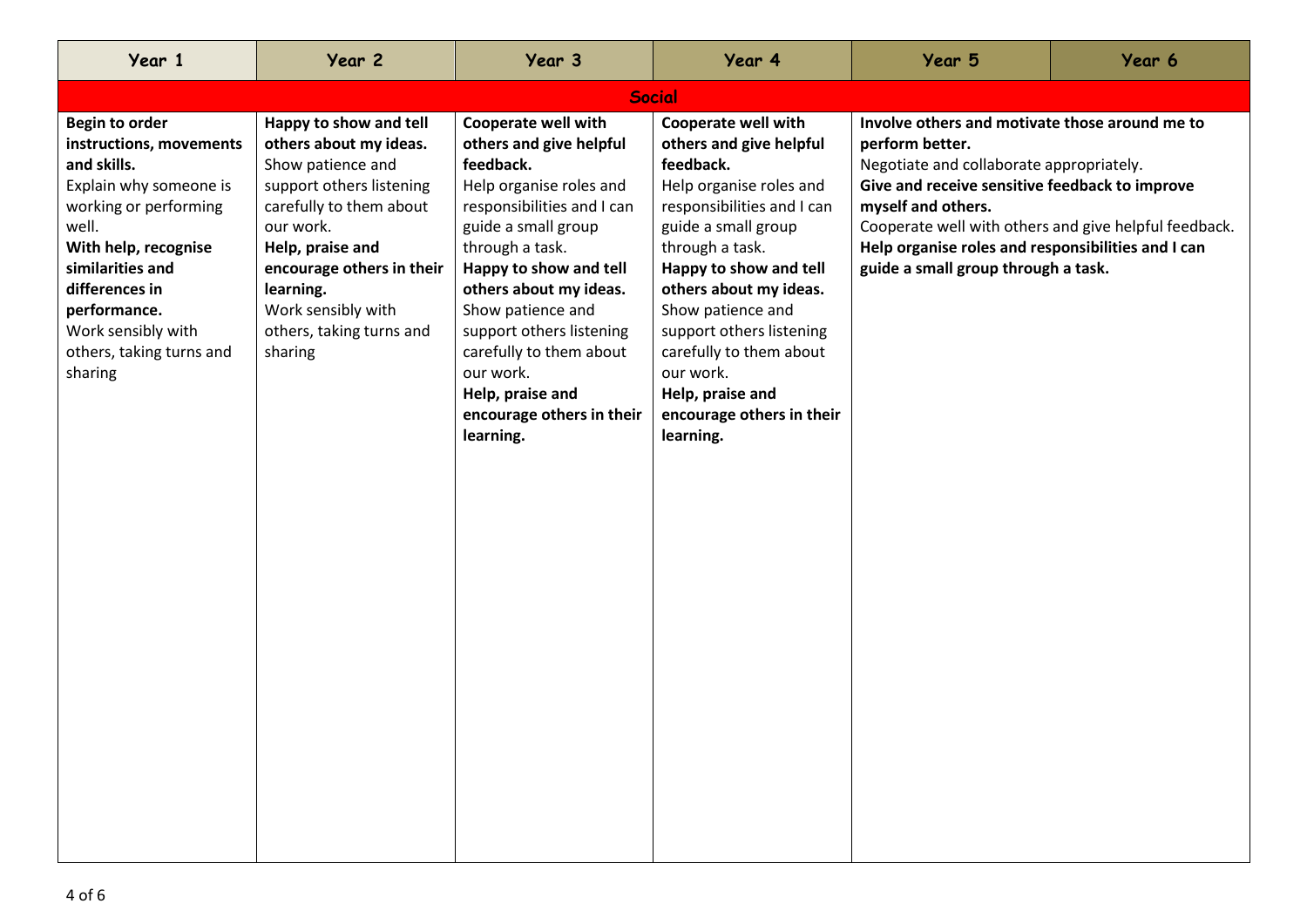| Year 1                                                                                                                                                                                        | Year 2                                                                                                                                                                                                                                                                                                                     | Year 3                                                                                                                                                                                                                                                                                                                                                                                                                                         | Year 4                                                                                                                                                                                                                                                                                                                                                                                                                                         | Year 5                                                                                                                                                                                                                                                                                                                                                                                                                                                                          | Year 6 |  |
|-----------------------------------------------------------------------------------------------------------------------------------------------------------------------------------------------|----------------------------------------------------------------------------------------------------------------------------------------------------------------------------------------------------------------------------------------------------------------------------------------------------------------------------|------------------------------------------------------------------------------------------------------------------------------------------------------------------------------------------------------------------------------------------------------------------------------------------------------------------------------------------------------------------------------------------------------------------------------------------------|------------------------------------------------------------------------------------------------------------------------------------------------------------------------------------------------------------------------------------------------------------------------------------------------------------------------------------------------------------------------------------------------------------------------------------------------|---------------------------------------------------------------------------------------------------------------------------------------------------------------------------------------------------------------------------------------------------------------------------------------------------------------------------------------------------------------------------------------------------------------------------------------------------------------------------------|--------|--|
| <b>Health and Fitness</b>                                                                                                                                                                     |                                                                                                                                                                                                                                                                                                                            |                                                                                                                                                                                                                                                                                                                                                                                                                                                |                                                                                                                                                                                                                                                                                                                                                                                                                                                |                                                                                                                                                                                                                                                                                                                                                                                                                                                                                 |        |  |
| Use equipment<br>appropriately and move<br>and land safely.<br>Say how my body feels<br>before, during and after<br>exercise.<br>Be aware of why exercise<br>is important for good<br>health. | Explain why we need to<br>warm-up and cool down.<br>Describe how and why<br>my body changes during<br>and after exercise.<br>Use equipment<br>appropriately and move<br>and land safely.<br>Say how my body feels<br>before, during and after<br>exercise.<br>Be aware of why exercise<br>is important for good<br>health. | <b>Describe the basic fitness</b><br>components.<br>Explain how often and<br>how long I should<br>exercise to be healthy.<br><b>Record and monitor how</b><br>hard I am working.<br>Explain why we need to<br>warm-up and cool down.<br>Describe how and why<br>my body changes during<br>and after exercise.<br>Use equipment<br>appropriately and move<br>and land safely.<br>Say how my body feels<br>before, during and after<br>exercise. | <b>Describe the basic fitness</b><br>components.<br>Explain how often and<br>how long I should<br>exercise to be healthy.<br><b>Record and monitor how</b><br>hard I am working.<br>Explain why we need to<br>warm-up and cool down.<br>Describe how and why<br>my body changes during<br>and after exercise.<br>Use equipment<br>appropriately and move<br>and land safely.<br>Say how my body feels<br>before, during and after<br>exercise. | Explain how individuals need different types and<br>levels of fitness to be more effective in their<br>activity/role/event.<br>Plan and follow my own basic fitness programme.<br>Self-select and perform appropriate warm-up and<br>cool down activities.<br>Identify possible dangers when planning an activity.<br>Describe the basic fitness components.<br>Explain how often and how long I should exercise to<br>be healthy.<br>Record and monitor how hard I am working. |        |  |